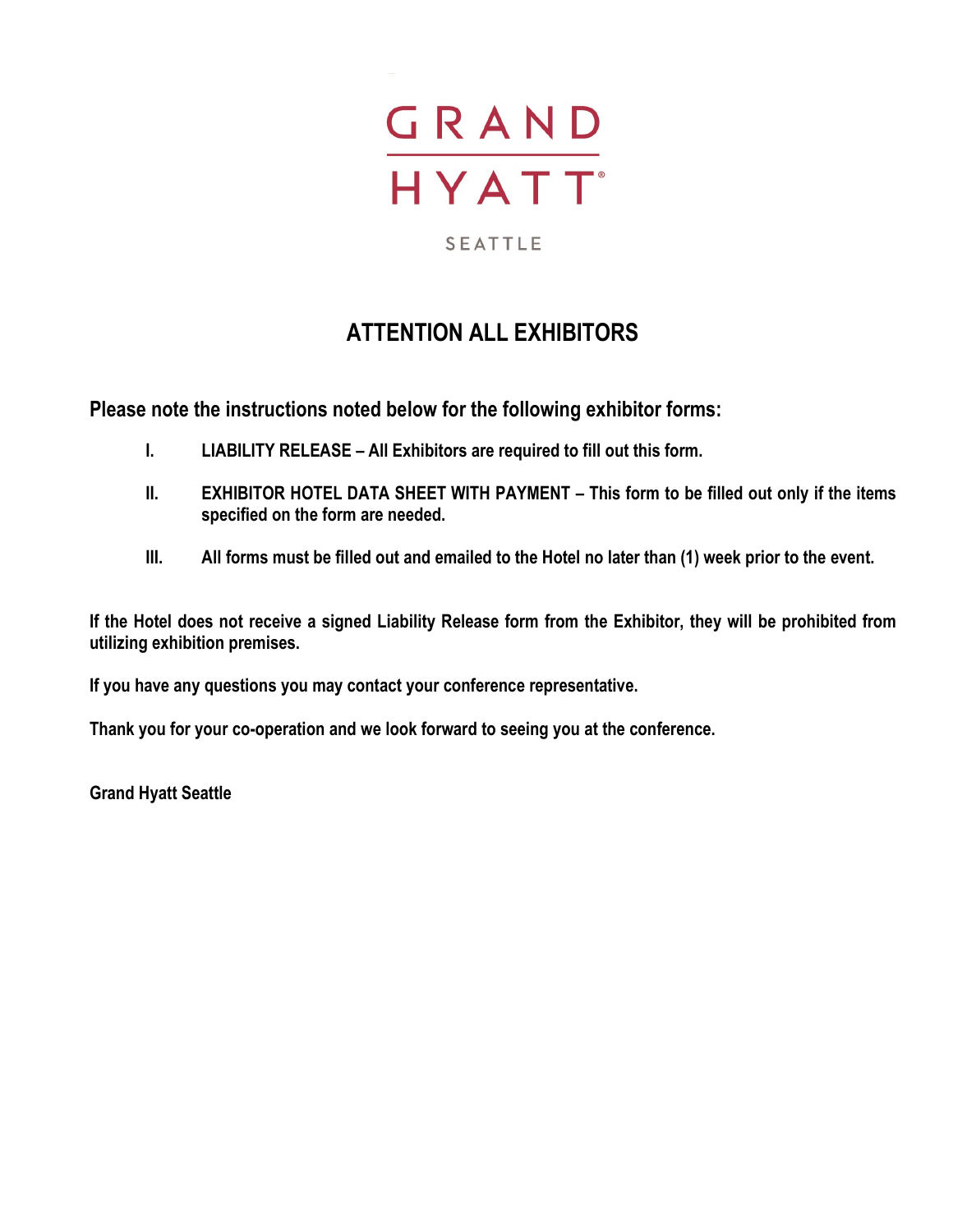

### **EXHIBIT INFORMATION**

### **Liability Release Waiver**

• Waiver must be signed by each vendor and returned to the Hotel Event Planning Manager no later than (1) week prior to the event

### **Load-in**

- Load-in is only allowed through the loading dock on  $8<sup>th</sup>$  Avenue between Pike St and Pine St
- The loading dock is available from 7:00am 4:00pm on a first come first serve basis, the loading dock is shared with all businesses on the block. Requests for earlier/later times can be accommodated on a case by case basis.
- The loading dock includes (3) bays; the outside gate is 13' high and 36' wide
- There are (2) service elevators to access the event space:
	- o **Elevator to 1st Floor Event Space:**
		- **Interior: 96" deep x 62" wide x 88" high**
		- Elevator door: 48" wide x 83" high
	- o **Elevator to 6th and 7th Floor Event Space:** 
		- **Interior: 77" deep x 59" wide x 112" high**
		- **Elevator door: 41" wide x 84" high**
- You will need to check in with security to access the elevators
- All items will need to be unloaded by the vendor or your staff and brought to the event space. The Hyatt staff cannot move your items for liability purposes.

### **Power & Internet**

• If you will need power to your table, please refer to the order forms provided and included in this packet

### **Audio Visual**

• Encore is the Hyatt's in-house provider, please inquire with Encore directly by emailing[, hyattseattle@encoreglobal.com.](mailto:hyattseattle@encoreglobal.com)

### **Shipping/Box Handling Polices**

- Please refer to the Hotel's shipping and handling policies for information on boxes/packages
- It is preferred that outgoing shipping labels are printed in advance an d scheduled pickup from your chosen carrier arranged
- For FedEx and UPS, a pick up must be scheduled for outgoing items
- No packages will be sent out without a valid account number

### **Security**

- The exhibit area is not secured
- Please do not leave valuable items unattended at anytime
- Keep all valuables in guestroom before/after the tradeshow to ensure security of items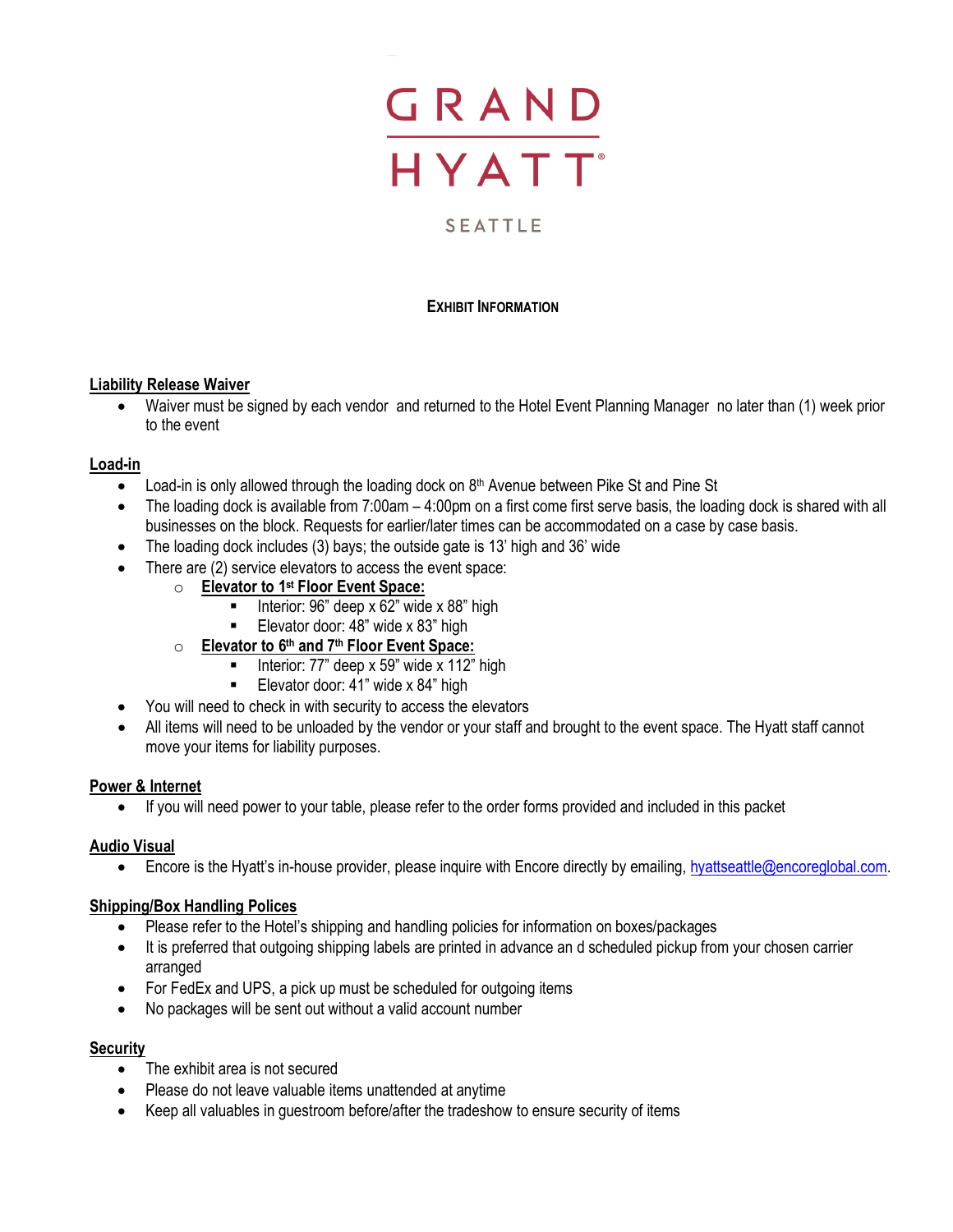

### **LIABILITY RELEASE WAIVER (Form due no later than (2) weeks prior to the event date)**

Exhibitor shall be fully responsible to pay for any and all damages to property owned by Hyatt (GRAND HYATT SEATTLE), its owners or managers which result from any act or omission of Exhibitor. Exhibitor agrees to defend, indemnify and hold harmless, Hyatt (GRAND HYATT SEATTLE), its owners, managers, officers or directors, agents, employees, subsidiaries and affiliates, from any damages or charges resulting from Exhibitor's use of the property. Exhibitor's liability shall include all losses, costs, damages, or expenses arising from, out of, or by reason of any accident or bodily injury or other occurrences to any person or persons, including the Exhibitor, its agents, employees, and business invitees which arise from or out of the Exhibitor's occupancy and use of the exhibition premises, the Hotel or any part thereof.

| Conference Name:               |          |  |
|--------------------------------|----------|--|
| <b>Exhibitor Company Name:</b> |          |  |
| Event Date(s):                 |          |  |
| Booth Number:                  |          |  |
| On-site Contact:               | Phone #: |  |
| <b>Exhibitor Signature:</b>    |          |  |
| Print Name:                    |          |  |
| Date:                          |          |  |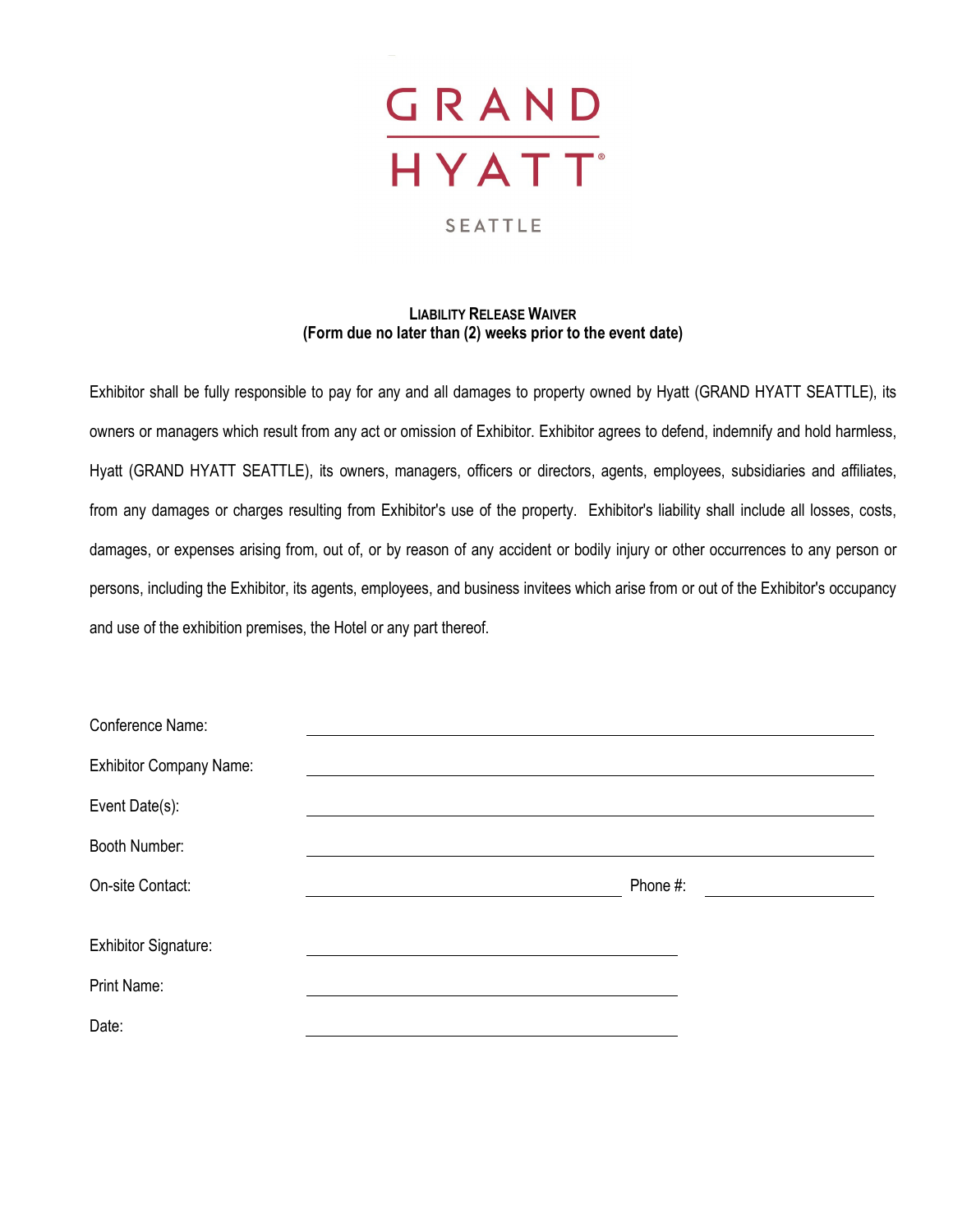

### **PACKAGE SHIPPING/HANDLING POLICY**

Special arrangements must be made for receiving any equipment, goods, displays or other materials that will be sent, delivered or brought into the Hotel. Failure to do so may result in deliveries being refused or materials being unavailable when required.

The Hotel does not accept any liability for equipment, goods, displays or other materials that arrive unmarked or fail to arrive at the Hotel. The Group is responsible for insuring its property for loss or damage.

The Hotel's receiving entrance is open from 7:00 a.m. to 4:00 p.m., Monday through Friday, and on Saturday from 7:00am to 3:00pm. \*First come, first serve basis Any materials being sent to the Hotel must be marked as follows:

**Grand Hyatt Seattle (Meeting Space Package Needs to be Delivered To) (Conference or Exhibitor Name) (Person Receiving Package) EPM: Kara Westley 721 Pine St. Seattle, WA 98101**

Boxes should have a complete return address and be marked if there is more than 1 box, e.g., Box 1 of 2 and Box 2 of 2, etc.

#### **Please note the following charges relating to package deliveries and shipment from the hotel:**

Pallets or Oversized Packages, Incoming and Outgoing \$200.00 \$200.00 pallet Packages, Incoming and Outgoing **\$10.00/box** Envelopes, Incoming and Outgoing **Envelope** \$2.50/envelope

- The Hotel allows boxes/packages to be shipped (3) three days prior to the event
- Any packages/boxes arriving earlier than (3) days prior to the event will be assessed a fee of \$5.00/day per item and pallets at \$25.00/day
- Charges for inbound and outgoing shipments will be billed on-site
- Outbound shipping request forms with payment instructions will be provided by the hotel on request